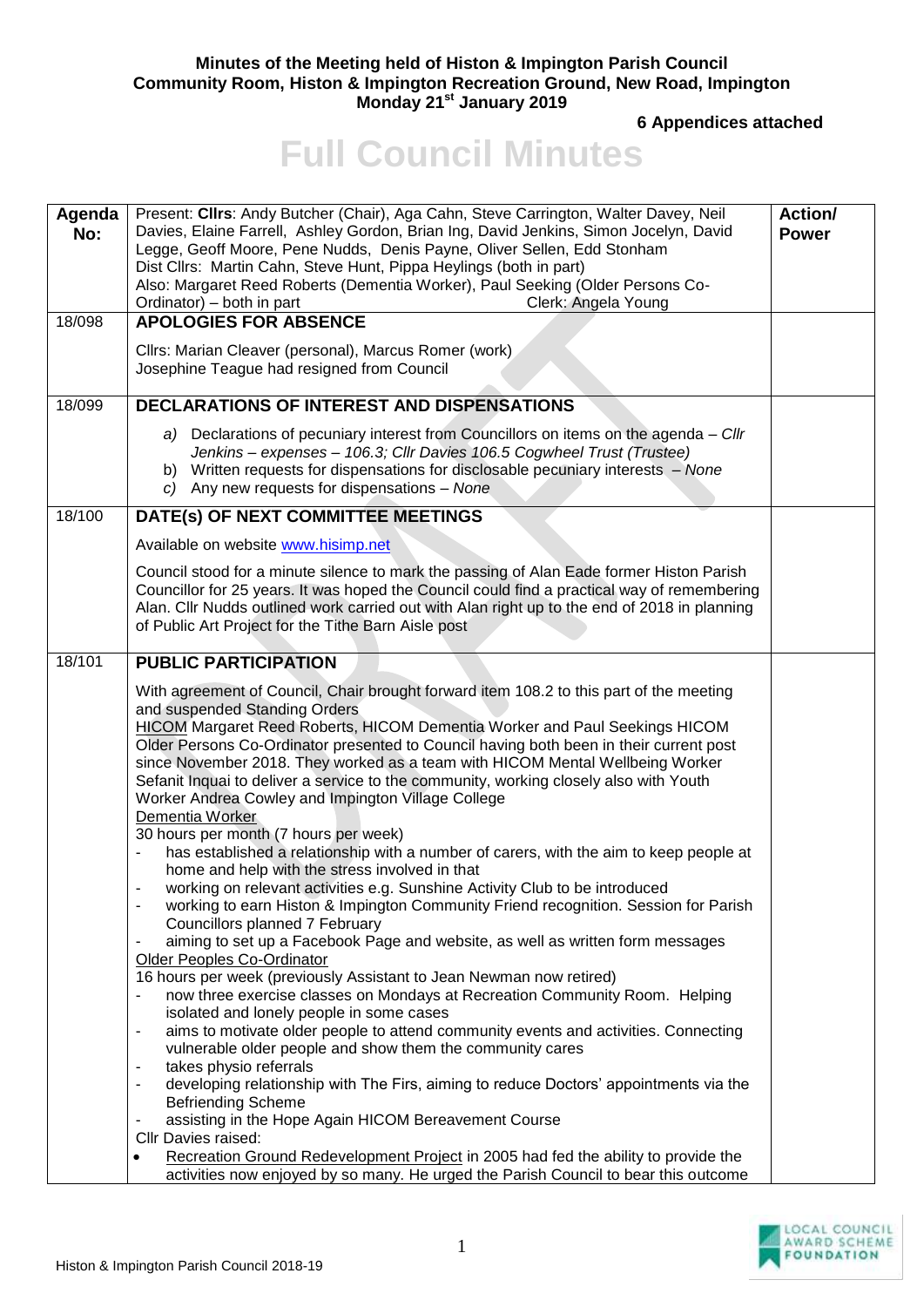| in mind when planning new facilities                                                                                                                                                 |  |
|--------------------------------------------------------------------------------------------------------------------------------------------------------------------------------------|--|
| Friends of Rec have nearly raised the £8k needed for a TrioBike to provide assisted<br>$\bullet$                                                                                     |  |
| cycle rides for people with long term conditions                                                                                                                                     |  |
| 'Worry Tree' Café proposals to provide a place for people to unburden regarding a<br>$\bullet$<br>range of mental health issues                                                      |  |
| Rec Sunshine Sports & Activities Club for over 55s. Particular emphasis on memory                                                                                                    |  |
| loss and their carers. Hope to start in late Spring 2019                                                                                                                             |  |
| Cllr Davies confirmed the team were supervised and supported professionally. Members                                                                                                 |  |
| thanked the presenters for attending and welcomed their work in the Community. Cllr<br>Payne asked that the Parish Council be kept informed of progress and let the Parish           |  |
| Council know how they could be of assistance over and above the part-funding                                                                                                         |  |
|                                                                                                                                                                                      |  |
| TO APPROVE minutes of meeting held 19 <sup>th</sup> November 2018<br>18/102                                                                                                          |  |
| 102.1<br>Proposed Cllr Ing, seconded Cllr Jenkins, all in favour and AGREED.                                                                                                         |  |
| 18/103<br><b>MATTERS ARISING FROM PREVIOUS MEETING</b>                                                                                                                               |  |
| Actions List (Appx 1) copied to all and accepted                                                                                                                                     |  |
| Further discussion on:                                                                                                                                                               |  |
| 073.2 Vision & Mission Session due 31 January, all encouraged to attend<br>093.6 Donations letters of thanks received from MAGPAS Air Ambulance and                                  |  |
| Cambridgeshire Search and Rescue                                                                                                                                                     |  |
|                                                                                                                                                                                      |  |
| 18/104<br><b>TO RECEIVE REPORTS</b>                                                                                                                                                  |  |
| Monthly report from County and District Councillors<br>104.1                                                                                                                         |  |
| <b>County Council</b> written monthly reports November and December copied to all and                                                                                                |  |
| accepted covering: Full Council and Committee meetings; Local Matters; Consultations<br>District Council written monthly report November copied to all and accepted covering:        |  |
| Brexit; IT/Email Issues; Green Energy Investment; Planning; Highways Problems;                                                                                                       |  |
| Environmental Health Problems; Orchard Park; Ice Rink funding                                                                                                                        |  |
| All reports taken together. Further District Council report for December to be circulated by                                                                                         |  |
| Cllr Cahn after the meeting<br>Matters raised:                                                                                                                                       |  |
| Orchard Park Planning Application Cllr Ing outlined Parish Council response and                                                                                                      |  |
| concern over car park dangers and reflective noise                                                                                                                                   |  |
| A14 Cllr Nudds sought feedback on meeting re landscaping attended November 2018.                                                                                                     |  |
| Dist Cllr Heylings updated on meetings held and actions taken. Cllr Jocelyn now to                                                                                                   |  |
| attend group meetings. Cty Cllr Jenkins confirmed he was happy an effective liaison<br>group was working on the A14 issues, and liaising with Highways Agency                        |  |
| It was noted the Parish Council would be approached by the group were any proposals to                                                                                               |  |
| come forward for action and funding. Dist Cllr Heylings was invited to attend the next                                                                                               |  |
| Environment Committee meeting 5 February to update members and discuss Parish                                                                                                        |  |
| Council involvement opportunities. Dist Cllr Heylings also undertook to provide a separate                                                                                           |  |
| monthly update on A14 meetings and action taken for the Parish Council and the Highways<br>Committee                                                                                 |  |
| Impington Lane planning application S/1486/18/FL. Cllr Cahn outlined reason for appeal,                                                                                              |  |
| on non-determination grounds                                                                                                                                                         |  |
| Meadows Community Centre proposals by City Council to demolish and rebuild outlined                                                                                                  |  |
| Dist Cllrs Heylings and Hunt left the meeting<br>104.2<br>Clerk's Report (Pg 1/2) (Appx 2) copied to all and accepted. Further discussion on:                                        |  |
| Compound Improvements Agreed to write to Inspector Rogerson with disappointment over                                                                                                 |  |
| action taken and invite him to a meeting to discuss Police work locally                                                                                                              |  |
| 104.3<br>Chairs Report (Appx 3) copied to all and accepted. Additional discussion on:                                                                                                |  |
| Resignation by Josephine Teague Members joined in universal praise for Mrs Teague's<br>work on the Parish Council and at District level over a number of terms and years.            |  |
| AGREED council to formally thank her for this when presenting her certificate for the last 5                                                                                         |  |
| years                                                                                                                                                                                |  |
| 104.4<br><b>Working Group/Task &amp; Finish Groups Reports</b>                                                                                                                       |  |
| Primary School Development Task & Finish Cllr Farrell now convener of this group. Cllr<br>Farrell outlined meeting held with County Council primarily on siting of school at Buxhall |  |
| Farm, 7 January 2019. Cllr Payne queried the condition re access to the Junior School site,                                                                                          |  |

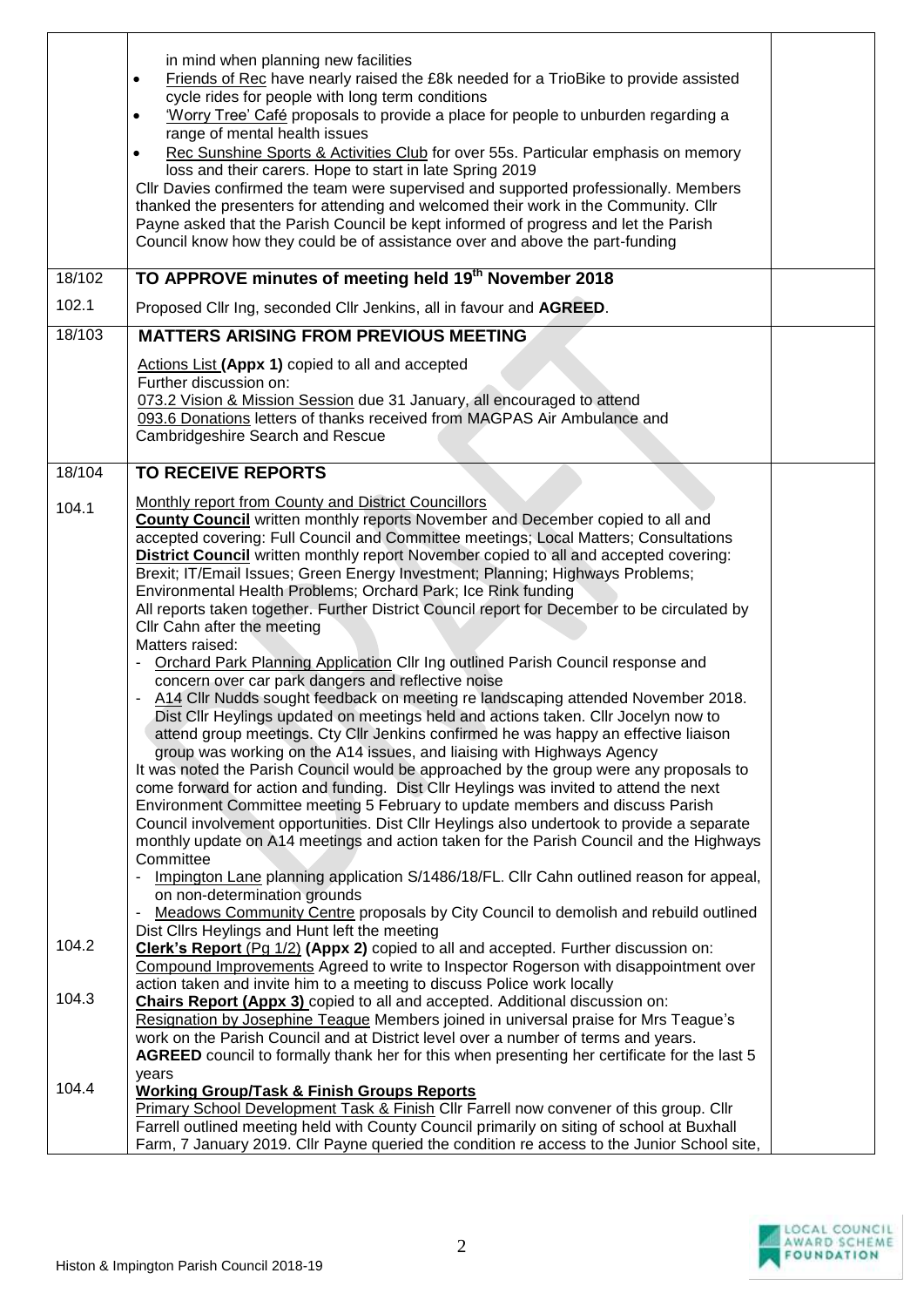|        | raised by Planning Committee. Noted the access through the Play Area was not being<br>used by the school and no improvements had been agreed or made to the Play Area<br>footpath<br>A14 Group see item 104.1<br>Neighbourhood Plan Report received from Cllr Jenkins (Appx 4). Cllr Jenkins added that<br>the Independent Examiner costs would be taken from the overall budget agreed. Dates in<br>report for meetings clarified as 28 and 29 January<br>Following a query Cllr Jenkins advised the Referendum aim was "before Summer"                                                                                                                                                                                                                                                                                                                               |                                     |
|--------|------------------------------------------------------------------------------------------------------------------------------------------------------------------------------------------------------------------------------------------------------------------------------------------------------------------------------------------------------------------------------------------------------------------------------------------------------------------------------------------------------------------------------------------------------------------------------------------------------------------------------------------------------------------------------------------------------------------------------------------------------------------------------------------------------------------------------------------------------------------------|-------------------------------------|
| 18/105 | TO ACCEPT COMMITTEE REPORTS note actions and agree                                                                                                                                                                                                                                                                                                                                                                                                                                                                                                                                                                                                                                                                                                                                                                                                                     |                                     |
| 105.1  | Planning Committee draft minutes 20 November, 18 December 2018, 8 January 2019<br>provided to all. Next meetings due 29 January, 19 February<br>Buxhall Farm School S/0101/18/CCC Members stressed that County Council will<br>determine the application (and were also the applicant) but it was no forgone conclusion as<br>planning policies prevailed                                                                                                                                                                                                                                                                                                                                                                                                                                                                                                              |                                     |
| 105.2  | Highways Committee draft minutes 15 January 2019 provided to all. Next meeting due 26<br>February. School Parking Concerns noted a group of parents were meeting 22 January to<br>discuss concerns and suggest improvements. Cllr Farrell attending as a resident                                                                                                                                                                                                                                                                                                                                                                                                                                                                                                                                                                                                      | <b>EF</b>                           |
| 105.3  | Neighbourhood Plan issues relating to Highways had been raised as part of the process.<br>Highways Committee agreed to engage in the process and take the issues forward e.g.<br>increase seen in 'buggy' bikes locally and need to consider when planning cyclestands<br>Recreation Committee draft minutes 26 November 2018 provided to all. Next meeting<br>due 11 February 2019. Cllr Carrington mooted an idea for a Parish Council bowls<br>competition to complement work being carried out on under 12, 13 & 14 bowls competition                                                                                                                                                                                                                                                                                                                              | <b>Highways</b><br><b>Committee</b> |
| 105.4  | to encourage use of bowls club and facilities. Enthusiastic support shown<br><b>Community Park Project Sub Committee (Recreation)</b> draft minutes 6 December 2018<br>provided to all. Informal meetings and information meetings held recorded in Sub-<br>Committee minutes. Stakeholder and Developer Exhibition meetings held November 2018.<br>Two updating reports provided to all (Appx 5)                                                                                                                                                                                                                                                                                                                                                                                                                                                                      |                                     |
|        | Cllr Payne queried:<br>Planning Application process Community Park members detailed process for outline<br>permission to test principles of housing and community space being sought by<br>Flagship Housing and pointed out opportunity that members had to comment during<br>the recent exhibition/consultation events held                                                                                                                                                                                                                                                                                                                                                                                                                                                                                                                                           |                                     |
|        | Discussion on:<br>Presentation by Carter Jonas 6.45pm 11 February on outline submission. For<br>information and brief only, despite previous understanding. Pointed out that members<br>had opportunity to comment during the recent Exhibition/consultation events held<br>Position of Parish Council Planning Committee in responding as a statutory consultee.<br>$\overline{\phantom{a}}$<br>Dist Cllr Cahn to check legal position as party to a Conditional Purchase Agreement<br>CIIr Davies and Ing advised the planning application would not involve any financial<br>$\overline{\phantom{a}}$<br>commitment to the Parish Council. The outline permission sought would commit only<br>to the facilities listed in the Conditional Purchase Agreement<br>The need for all Sub Committee members to be involved in knowledge of discussions<br>$\blacksquare$ |                                     |
|        | and information given<br>Tight deadline for Carter Jonas to submit Planning Application by 21 February with all<br>$\overline{\phantom{a}}$<br>the technical work involved. Parish Council will have an opportunity to contribute to the<br>application once submitted with a continual dialogue envisaged between all parties to<br>identify issues needing further discussion<br>Chair and Deputy Clerk had requested a meeting with the Traffic Consultant which has<br>$\overline{\phantom{a}}$<br>been arranged                                                                                                                                                                                                                                                                                                                                                   |                                     |
|        | Possibility of engaging independent planning advice<br>Possible need for any Planning Committee of the Sub Committee to declare a conflict<br>$\overline{\phantom{a}}$<br>of interest when any discussion at Planning Committee held<br>CIIr Davies to re-issue timetable to Councillors with dates for Parish Council decision<br>triggers only                                                                                                                                                                                                                                                                                                                                                                                                                                                                                                                       |                                     |
| 105.5  | <b>Employment Committee</b> - Confidential draft minutes 6 December 2018 provided to<br>Councillors. Next meeting to be confirmed<br>Staff Briefing details - deferred to end of meeting, Dist Cllr Cahn left the room for the item.<br>Cllr Farrell confirmed the Deputy Clerk would be Acting Clerk from 1 February 2019 for a 3<br>month trial period. All staff had been advised. After that time and a review any                                                                                                                                                                                                                                                                                                                                                                                                                                                 |                                     |

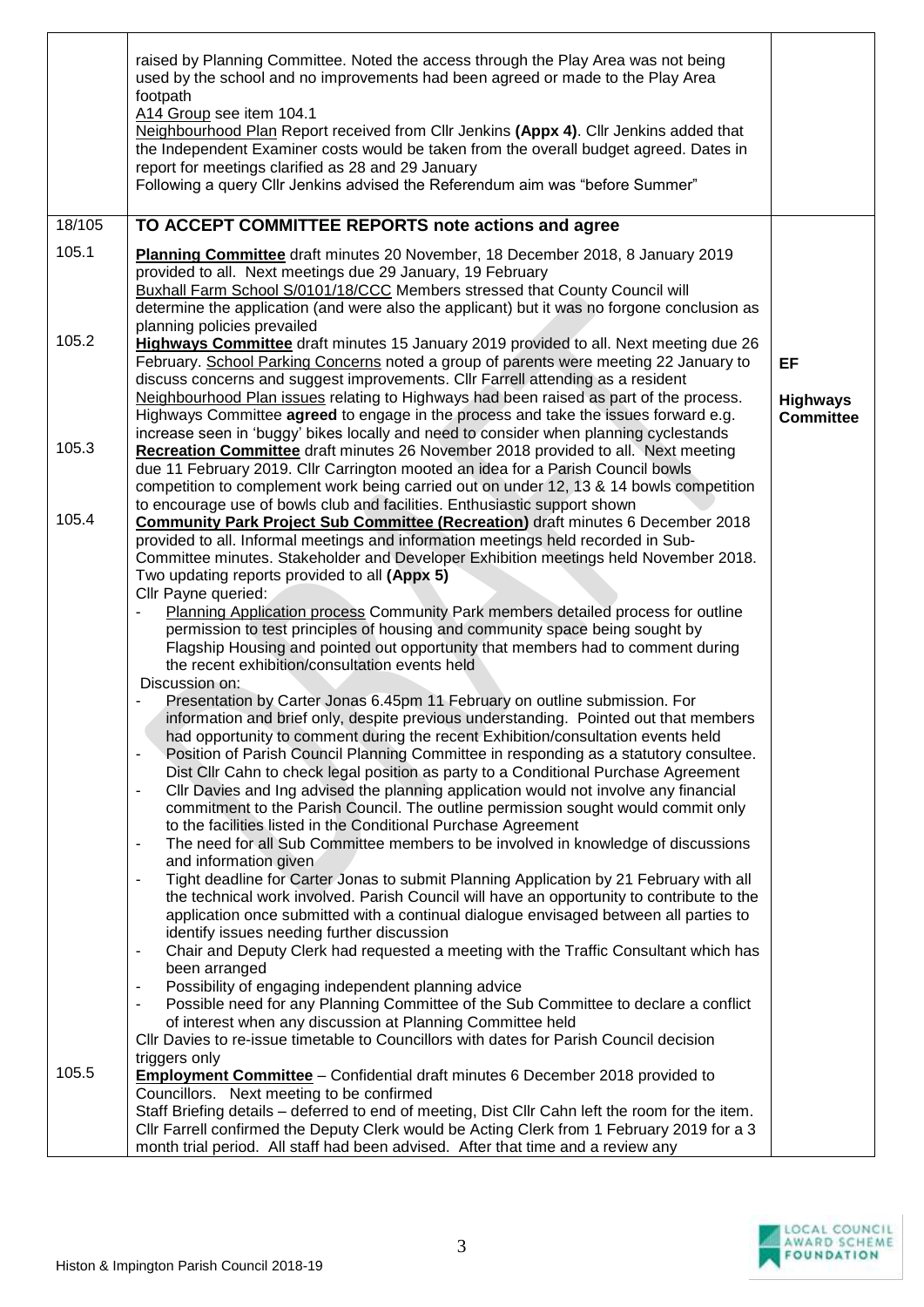| 105.6                   | employment offer would be made. Members were asked to appreciate time constraints for<br>the office staff during this period. Employment Committee were asked to ensure that<br>flexibility expectation was reflected in any package coming forward for the role. Current<br>Clerk to remain as Proper Officer for the 3 month period and assist with any projects/work<br>as necessary<br><b>Environment Committee</b> - draft minutes 4 December 2018 provided to all. Next meeting<br>due 5 February 2019 |                                   |
|-------------------------|--------------------------------------------------------------------------------------------------------------------------------------------------------------------------------------------------------------------------------------------------------------------------------------------------------------------------------------------------------------------------------------------------------------------------------------------------------------------------------------------------------------|-----------------------------------|
| 18/106                  | TO RECEIVE FINANCE & ADMINISTRATION REPORT (Appx 2)                                                                                                                                                                                                                                                                                                                                                                                                                                                          |                                   |
| 106.1                   | Finance Legal & Administration Committee - draft minutes 3 December and 14 January<br>2019 provided to all. Next meeting due 29 April 2019. Cllrs Jenkins declared a pecuniary<br>interest and the left the meeting                                                                                                                                                                                                                                                                                          |                                   |
| 106.2<br>106.3          | Delegated payment of accounts noted.<br>Approve payment of outstanding accounts Proposed Cllr Farrell, seconded Stonham. 12 in                                                                                                                                                                                                                                                                                                                                                                               |                                   |
| 106.4                   | favour, 1 against, 1 abstention and AGREED<br>Amounts paid in noted                                                                                                                                                                                                                                                                                                                                                                                                                                          |                                   |
| 106.5                   | CIIr Jenkins returned to the meeting<br>Half Yearly Review of Donations                                                                                                                                                                                                                                                                                                                                                                                                                                      |                                   |
|                         | Over Day Centre – no proposals to donate                                                                                                                                                                                                                                                                                                                                                                                                                                                                     |                                   |
|                         | Cambridgeshire Police Shrievalty Trust - Proposed Cllr Carrington, seconded Cllr Payne<br>all in favour and AGREED to pay £100 towards the Bobby Scheme                                                                                                                                                                                                                                                                                                                                                      | <b>LGRA</b><br>1997 s.31          |
|                         | The Cogwheel Trust CIO - Cllr Davies left the meeting. Proposed Cllr Nudds, seconded<br>Cllr Stonham, 12 in favour, 2 abstentions and AGREED that Histon & Impington Parish<br>Council in accordance with its powers under sections 137 and 139 of the Local                                                                                                                                                                                                                                                 |                                   |
|                         | Government Act 1972, should incur the following expenditure of £500 which, in the<br>opinion of the Council, is in the interests of the area or its inhabitants and will benefit them                                                                                                                                                                                                                                                                                                                        | <b>LGA 1972</b><br><b>Sec 137</b> |
| 106.6                   | in a manner commensurate with the expenditure<br>Noted the Health & Wellbeing Group themselves need to bring a total Budget fund in future<br>to cover all relevant support going forward and build up a policy on how to support all areas<br><b>Precept – to approve</b> recommendation on Agenda to <i>request precept for 2019-2020</i><br>from South Cambridgeshire District Council being:<br>£358,544 increase of 3% being an increase of £2.75 per annum on a Band D property,                       | Health &<br>Wellbeing<br>WP       |
|                         | with Council Tax rates continuing to be equal for the two parishes. Paper provided<br>(Appx 6)                                                                                                                                                                                                                                                                                                                                                                                                               |                                   |
|                         | CIIr Payne pointed out actual precept requirement was for £359,981 when applying the 3%<br>increase to the Band D payment. He outlined where changes in budgets applied and plans<br>to use reserves to fund capital projects brought forward.:                                                                                                                                                                                                                                                              |                                   |
|                         | Proposed Cllr Payne, seconded Cllr Ing all in favour and AGREED to:<br>Request precept for 2019-2020 from South Cambridgeshire District Council being:<br>£359,981 increase of 3% being an increase of £3.19 per annum on a Band D property,<br>with Council Tax rates continuing to be equal for the two parishes                                                                                                                                                                                           |                                   |
|                         | Noted this equated to a 2.97% increase on a Band D (£3.19 increase per annum)<br>Finance, Legal & Admin Committee are asked to rename 'Maintenance' budget as 'Capital<br>Projects'. County Council and District Council increases as yet unconfirmed. Cllr Butcher<br>urged only that members aim to deliver the projects and spend put forward. Cllr Sellen left<br>during this item                                                                                                                       |                                   |
|                         | Chairman formally asked for an extension of 10 minutes under Standing Order 1x), All<br><b>AGREED</b>                                                                                                                                                                                                                                                                                                                                                                                                        |                                   |
| 18/107                  | <b>RECENT CORRESPONDENCE</b>                                                                                                                                                                                                                                                                                                                                                                                                                                                                                 |                                   |
| 107.1<br>107.2<br>107.3 | Circulation File available on request<br><b>HICOM Annual Report supplied to all</b><br>Connections Bus Project minutes AGM 22 October                                                                                                                                                                                                                                                                                                                                                                        |                                   |
| 18/108                  | <b>OTHER MATTERS</b>                                                                                                                                                                                                                                                                                                                                                                                                                                                                                         |                                   |
| 108.1                   | Standards Report revised draft provided. Deferred to February meeting                                                                                                                                                                                                                                                                                                                                                                                                                                        | Next agenda                       |